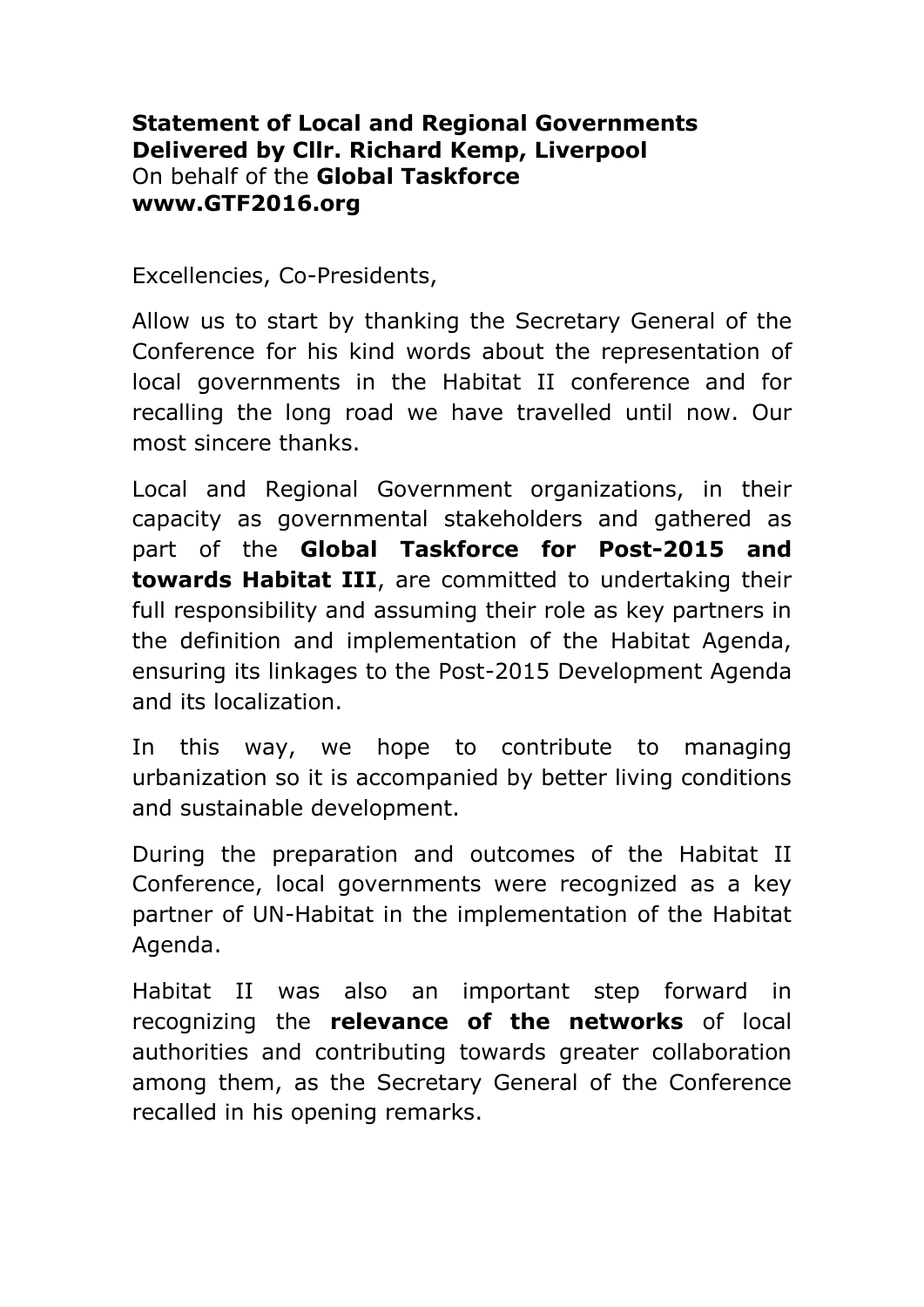Presently, the members of the Global Taskforce confirm their belief that **a new, broad partnership must be erected, based on a common understanding of our shared humanity, mutual respect and mutual benefit**. We would like to call for far-reaching agreements based on universal commitments.

The Habitat III outcomes need to be closely intertwined with the Post-2015 Agenda, as they will generate the basis for its localization and implementation on the ground. We will therefore need to pay special attention to the means of implementation of specific targets and indicators for cities and human settlements.

We emphasize the need to revise the implementation of decentralization processes around the world, which have a great impact on the state of access to basic services, the financing of sub-national authorities and infrastructures, and the development of territorial cohesion.

Furthermore, Local and Regional Governments and their associations would like to emphasize the need for a **territorial approach** as being crucial to the New Urban Agenda. The **territorial focus should take into account the rural-urban continuum** as well as the important role of metropolises, peripheral areas, intermediary cities and intermediary levels of governments.

**Increased accountability and innovative formats of governance** will be a fundamental change that should be factored into the outcome of Habitat III. The members of the Global Taskforce call for a Habitat III Agenda that is based on equality and accountability from the bottom up.

Acknowledging that Local and Regional Governments are not the only actors, it will be vital to ensure the full involvement of our constituency to foster the political will and innovation necessary to face common challenges and achieve the type of progress that leaves no one behind.